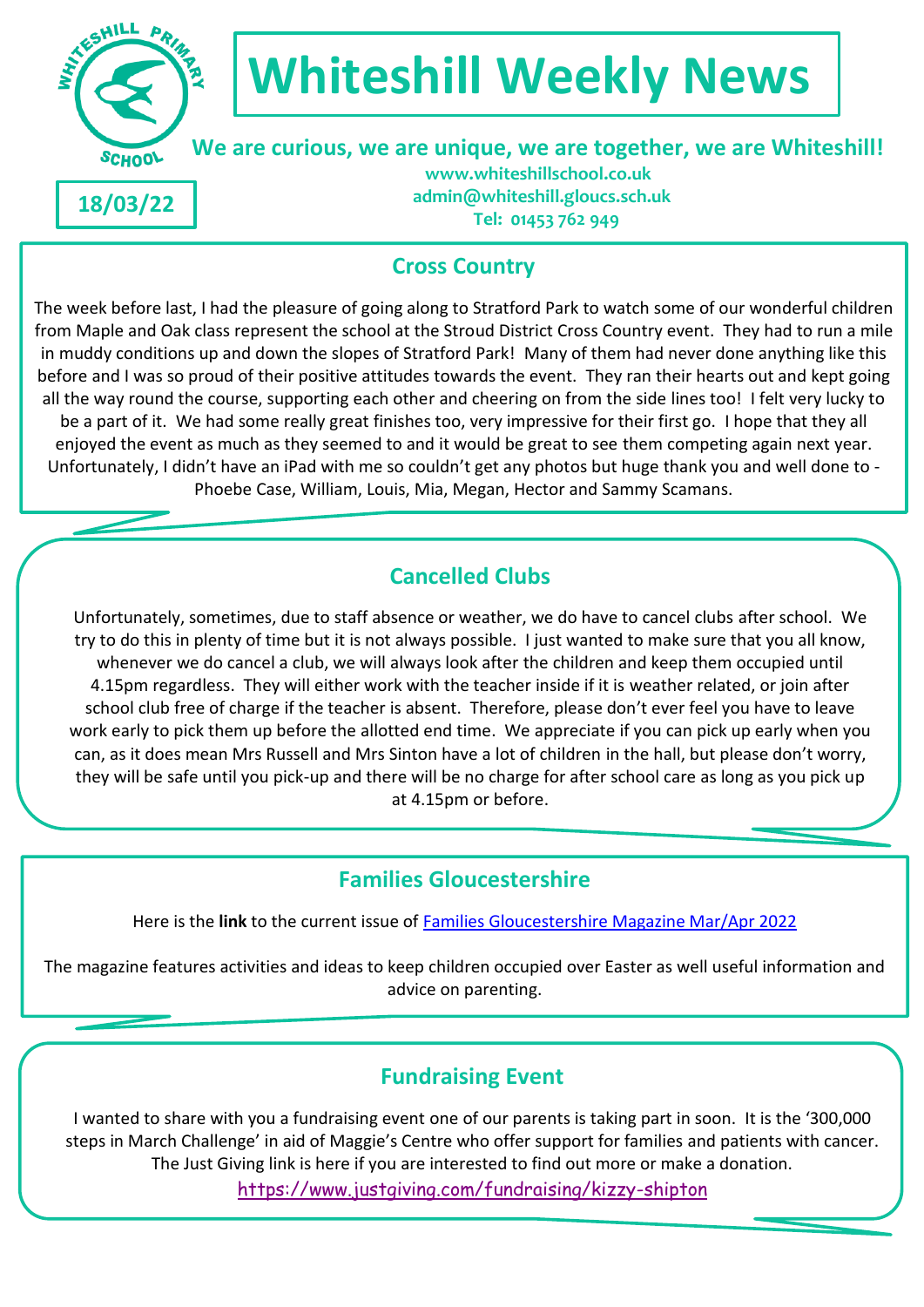#### **Name the Owl Competition**

You may remember that in January we were visited by Lucy Hope, a local author who did an assembly in school and a creative writing workshop with Oak Class linked to her debut book 'Fledgling'. On the day, she asked the children if they would name her owl, which she takes with her on all her school visits and who has a starring role on her social media too! The children all thought really hard about the name and there were some fantastic entries, but I'm pleased to share that Tom from Oak Class came up with the winning name of 'Fledgerick Moonshow'. Lucy absolutely loved the poetic flow of the name and how Tom had played around with words and language to create a really original name! He has a fantastic creative imagination and it has really paid off on this occasion! Tom won a signed copy of the book from Lucy as a thank you for his idea.



#### **Baby Visit**

Look who came to visit us this week in school…the lovely Beau and is equally lovely mummy – Miss Kiddle!



#### **Term Dates**

The term dates for next year (2022-23) are now on the school website here: <https://www.whiteshillschool.co.uk/term-dates/>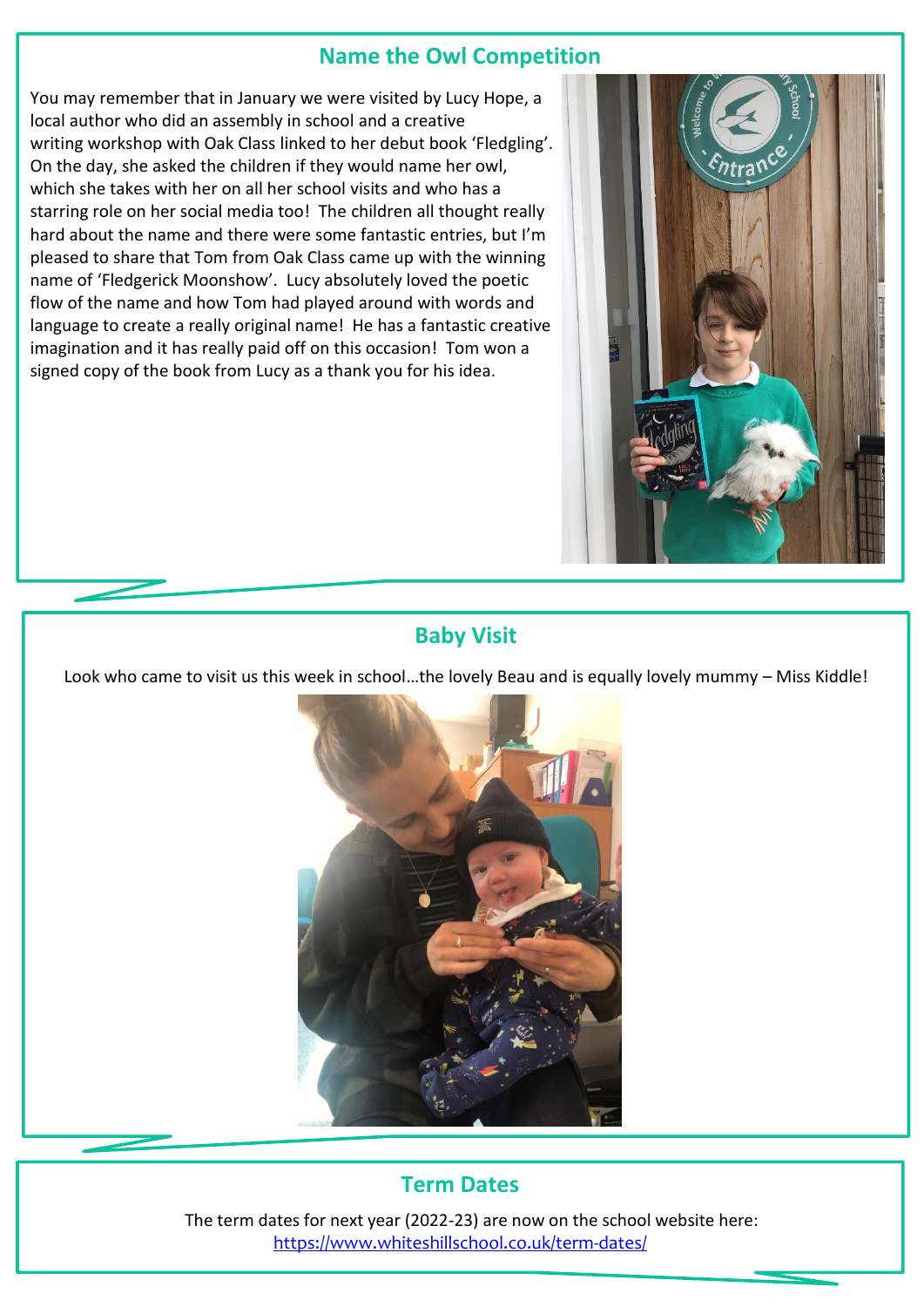#### **Easter Holiday and After School Cricket**

Gloucestershire Cricket Foundation have been in touch with us about some opportunities to play cricket during the Easter holidays – there are also some flyers attached for after school club cricket clubs - the All Stars club is for Elm and Maple class and Dynamos is for Oak class.

#### **Easter Holidays Opportunities**

| Venue                                      | Date                                 | Places<br>available |
|--------------------------------------------|--------------------------------------|---------------------|
| Deer Park School, Cirencester              | Monday, April 11th                   | 35                  |
| Cheltenham Ladies College, Sport<br>Centre | Wednesday, April<br>13 <sub>th</sub> | 35                  |
| Deer Park School, Cirencester              | Tuesday, April 19th                  | 35                  |
| Cheltenham Ladies College, Sport<br>Centre | Wednesday, April<br>20 <sub>th</sub> | 35                  |
| Sir Bernard Lovell, Bristol                | Thursday, April 21st                 | 35                  |
| Archway School, Stroud                     | Friday, April 22nd                   | 35                  |

The cost is £20 per child, per day. We are pleased to continue to offer these opportunities at this unrivalled low cost.

To book on to any of these days during the half term week, please click here- [Gloucestershire -](https://booking.ecb.co.uk/c/express/1246384a-2add-40f1-820c-3dd5f19c2441) [Easter Half Term Cricket Days \(ecb.co.uk\)](https://booking.ecb.co.uk/c/express/1246384a-2add-40f1-820c-3dd5f19c2441)

Frequently asked questions-

- Do you have to stay with your children? **No, you can leave children under the supervision of GCF Coaches.**
- What do children need to bring? **Appropriately dressed, packed lunch and drink bottle that can be refilled.**
- Do they need to bring their own equipment**? They can do, we will bring plenty of equipment also so it's not essential.**
- What are the timings? **10am till 4pm each day.**
- What if I want to cancel a space? **Due to maximum numbers being quite low on each day and with the demand being very high, refunds will only be provided if cancellations are done a minimum of two weeks before each event.**
- Can you use Childcare Vouchers? **Unfortunately not, sorry about this.**

All activity will be delivered by Gloucestershire Cricket Foundation members of staff who are:

- Minimum Level 2 Coaches
- Have ECB DBS clearance
- Up to date with Safeguarding Young Cricketers certificate
- First Aid trained

After signing up and before every date, I will send an email to all parents explaining how each day will run including all of the information you will need.